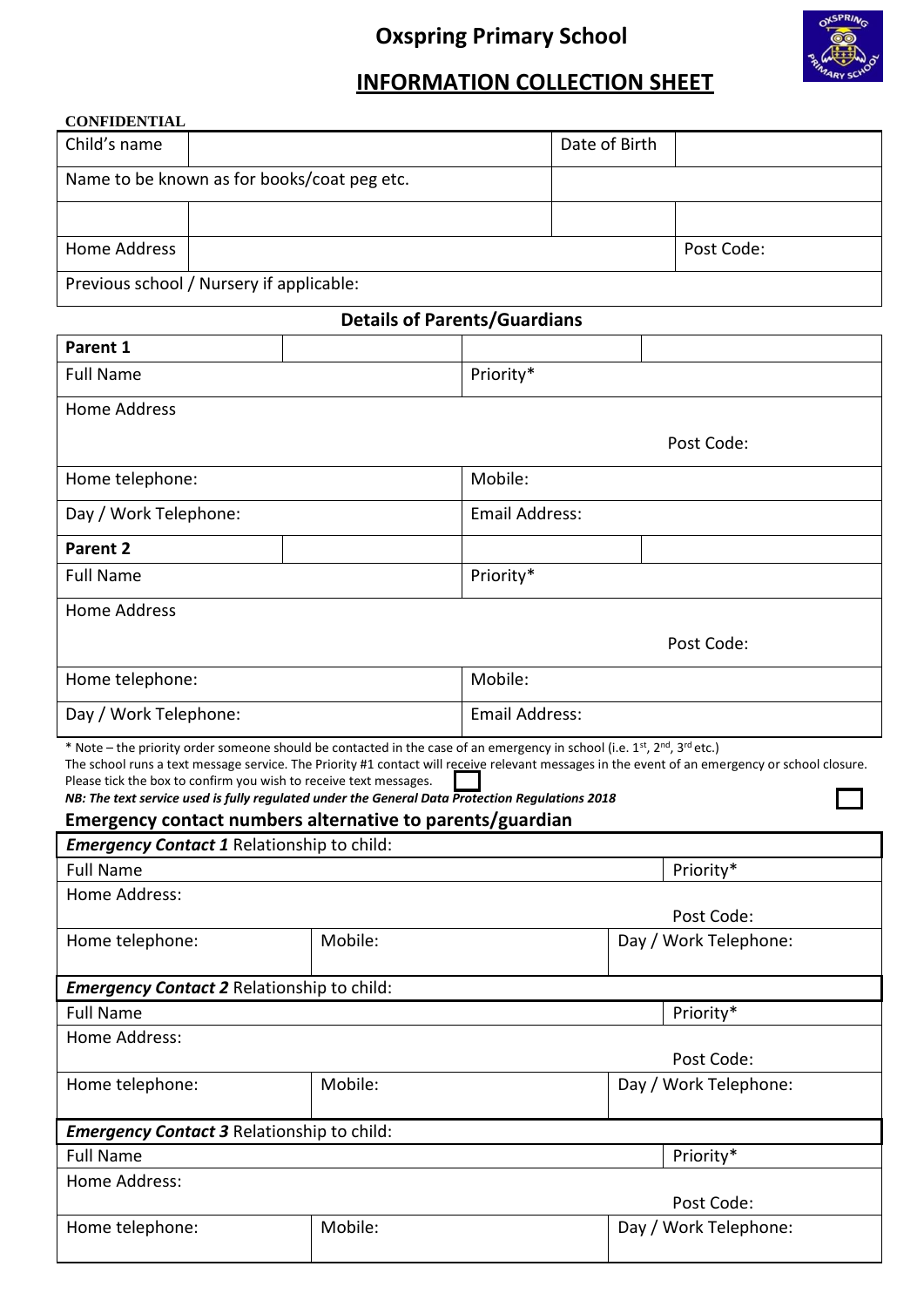## **Oxspring Primary School - Information Collection form continued**

| Do any of the following apply? Please attach a copy of legal document(s) if applicable                                                                                                                                                                                                                                                                                                                                                                                                                   |                                                   |                                                 |         |                           |                                     |                              |  |
|----------------------------------------------------------------------------------------------------------------------------------------------------------------------------------------------------------------------------------------------------------------------------------------------------------------------------------------------------------------------------------------------------------------------------------------------------------------------------------------------------------|---------------------------------------------------|-------------------------------------------------|---------|---------------------------|-------------------------------------|------------------------------|--|
| Please tick as appropriate $(V)$                                                                                                                                                                                                                                                                                                                                                                                                                                                                         |                                                   |                                                 |         |                           |                                     |                              |  |
| Adoption                                                                                                                                                                                                                                                                                                                                                                                                                                                                                                 |                                                   | Court Order                                     |         |                           | Residency Order                     |                              |  |
| Special Guardianship                                                                                                                                                                                                                                                                                                                                                                                                                                                                                     |                                                   | Any other Restrictions (please provide details) |         |                           |                                     |                              |  |
| Details of any other Restrictions:                                                                                                                                                                                                                                                                                                                                                                                                                                                                       |                                                   |                                                 |         |                           |                                     |                              |  |
| Please state to whom correspondence should be addressed:                                                                                                                                                                                                                                                                                                                                                                                                                                                 |                                                   |                                                 |         |                           |                                     |                              |  |
| Medical conditions: Does your child have a medical condition? YES / NO (please delete as appropriate)<br>Please also complete the attached Medical Information Form.                                                                                                                                                                                                                                                                                                                                     |                                                   |                                                 |         |                           |                                     |                              |  |
| <b>Ethnicity</b>                                                                                                                                                                                                                                                                                                                                                                                                                                                                                         |                                                   |                                                 |         |                           |                                     |                              |  |
| Country of birth:                                                                                                                                                                                                                                                                                                                                                                                                                                                                                        |                                                   | Nationality:                                    |         |                           | $1st$ Language:                     |                              |  |
| Please tick as appropriate $(V)$                                                                                                                                                                                                                                                                                                                                                                                                                                                                         |                                                   |                                                 |         |                           |                                     |                              |  |
| White British                                                                                                                                                                                                                                                                                                                                                                                                                                                                                            | White Irish                                       |                                                 |         | Other white<br>background |                                     | M-white & black<br>Caribbean |  |
| $M$ – White & Black<br>African                                                                                                                                                                                                                                                                                                                                                                                                                                                                           | M - White & Asian                                 |                                                 |         | $M$ – any other           |                                     | AAB - Pakistani              |  |
| AAB - Bangladeshi                                                                                                                                                                                                                                                                                                                                                                                                                                                                                        | AAB - Indian                                      |                                                 |         | $AAB - any other$         |                                     | <b>BBB-Caribbean</b>         |  |
| <b>BBB-African</b>                                                                                                                                                                                                                                                                                                                                                                                                                                                                                       | $BB - any other$                                  |                                                 | Chinese |                           |                                     | Arab                         |  |
| Other ethnicity                                                                                                                                                                                                                                                                                                                                                                                                                                                                                          | I do not want an ethnic background to be recorded |                                                 |         |                           |                                     |                              |  |
| $M = Mixed$                                                                                                                                                                                                                                                                                                                                                                                                                                                                                              |                                                   | <b>AAB</b> = Asian or Asian British             |         |                           | <b>BBB</b> = Black or Black British |                              |  |
|                                                                                                                                                                                                                                                                                                                                                                                                                                                                                                          |                                                   |                                                 |         |                           |                                     |                              |  |
| <b>Sibling Information</b>                                                                                                                                                                                                                                                                                                                                                                                                                                                                               |                                                   |                                                 |         |                           |                                     |                              |  |
| <b>Name</b>                                                                                                                                                                                                                                                                                                                                                                                                                                                                                              |                                                   | <b>DoB</b>                                      |         | <b>School</b>             |                                     |                              |  |
| 1.                                                                                                                                                                                                                                                                                                                                                                                                                                                                                                       |                                                   |                                                 |         |                           |                                     |                              |  |
| 2.                                                                                                                                                                                                                                                                                                                                                                                                                                                                                                       |                                                   |                                                 |         |                           |                                     |                              |  |
| 3.                                                                                                                                                                                                                                                                                                                                                                                                                                                                                                       |                                                   |                                                 |         |                           |                                     |                              |  |
| <b>Contact between home and school</b><br>As some of you may be aware the Government changed the way we deal with your personal data under General<br>Data Protection Regulations (GDPR) from May 2018.<br>This impacts on some of the ways we send information home e.g. school reports, letters etc. We will no<br>longer be able to send these home with your child without your permission. It is important, therefore, that you<br>indicate your preference below and sign at the end of this form. |                                                   |                                                 |         |                           |                                     |                              |  |
| I agree to school giving my child information to bring home<br>I will collect my information from the school office                                                                                                                                                                                                                                                                                                                                                                                      |                                                   |                                                 |         |                           |                                     |                              |  |
| Has your child been in receipt of 2yr old Funding during their time in nursery? YES/NO                                                                                                                                                                                                                                                                                                                                                                                                                   |                                                   |                                                 |         |                           |                                     |                              |  |
| Have you as a parent had any involvement with a Children's Centre? YES/NO                                                                                                                                                                                                                                                                                                                                                                                                                                |                                                   |                                                 |         |                           |                                     |                              |  |
| <b>Disabilities</b>                                                                                                                                                                                                                                                                                                                                                                                                                                                                                      |                                                   |                                                 |         |                           |                                     |                              |  |
| To try to ensure that school is more accommodating – please give details of any details of any disabilities you or your<br>child may suffer from ie serious vision impairment, deafness, wheelchair bound etc.                                                                                                                                                                                                                                                                                           |                                                   |                                                 |         |                           |                                     |                              |  |